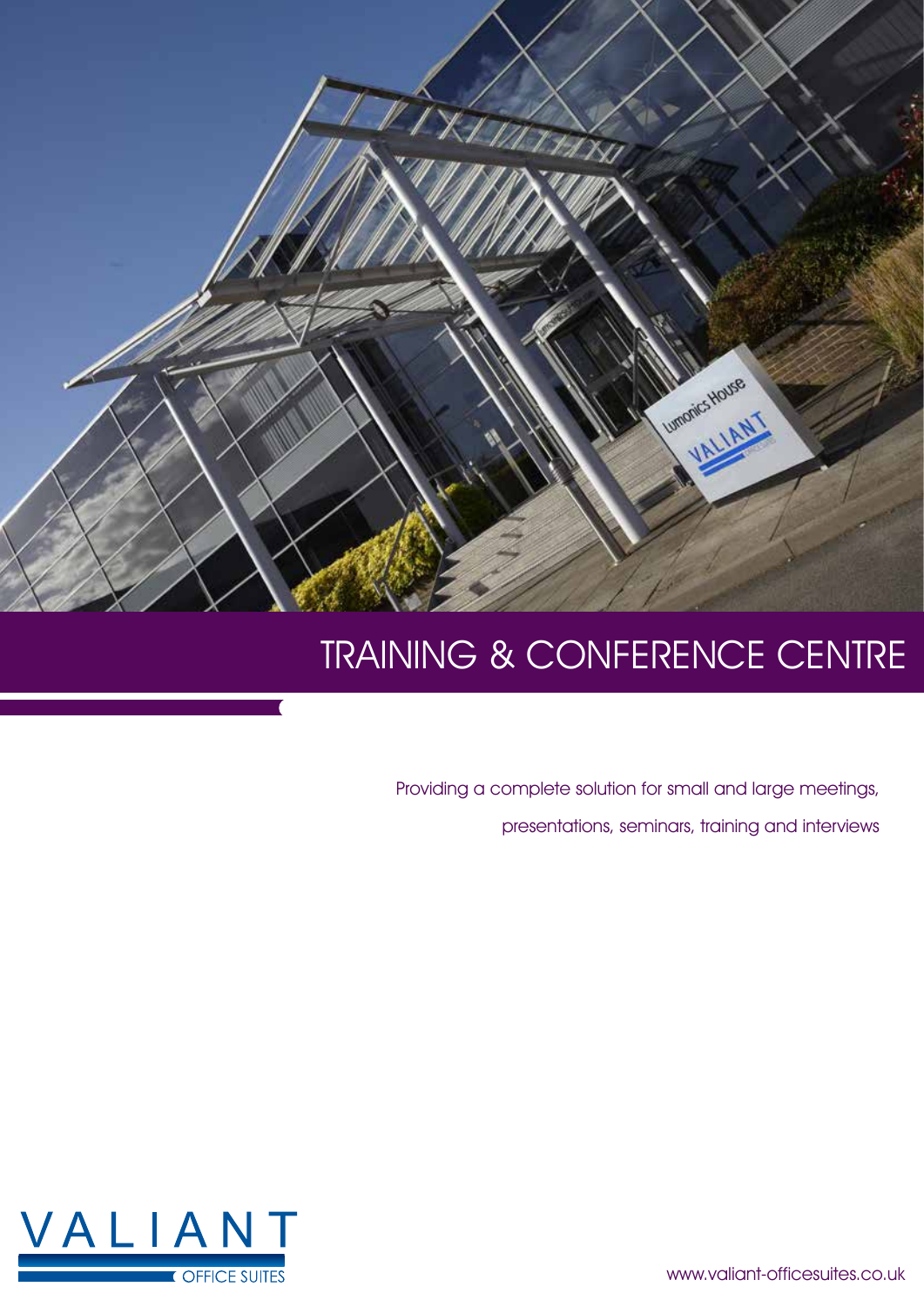## Tailored solutions catering from 2 to 80 visitors, offering quality refreshments and freshly prepared food.

Flexible room layouts with modular furniture, excellent natural lighting and heating and comfort cooling system

| <b>NAME</b>                                      | ROOM CONFIGURATIONS AND DELEGATE NUMBERS |                           |                |  |
|--------------------------------------------------|------------------------------------------|---------------------------|----------------|--|
|                                                  | <b>Boardroom</b>                         | Lecture                   | <b>Theatre</b> |  |
| Suite 1                                          | 20                                       |                           |                |  |
| Suite 2                                          | 20                                       | 16                        |                |  |
| Suite 3                                          | 24                                       | 24                        | 30             |  |
| Suite 4                                          |                                          | 30                        | 80             |  |
| Half Day Delegate Package:<br>(minimum 4 people) |                                          | $£18.00 + vat$ per person |                |  |



Full Day Delegate Package: £26.00 + vat per person (minimum 4 people)

#### DELEGATE PACKAGES

Our ALL INCLUSIVE PACKAGE includes:

- • Room Hire 8am to 6pm, 8am to 12.30pm or 1pm to 6pm
- Tea, Coffee and Biscuits throughout the day
- • Buffet lunch served with fresh juice
- • Chilled Water Station
- • LCD Projector and Screen
- • Whiteboard
- • Flipchart
- High Speed Wireless Internet connection
- • 50 Free Photocopies

Packages can be individually tailored to your needs, please contact us to arrange additional requirements.

01788 297 123 meetings@valiant-officesuites.co.uk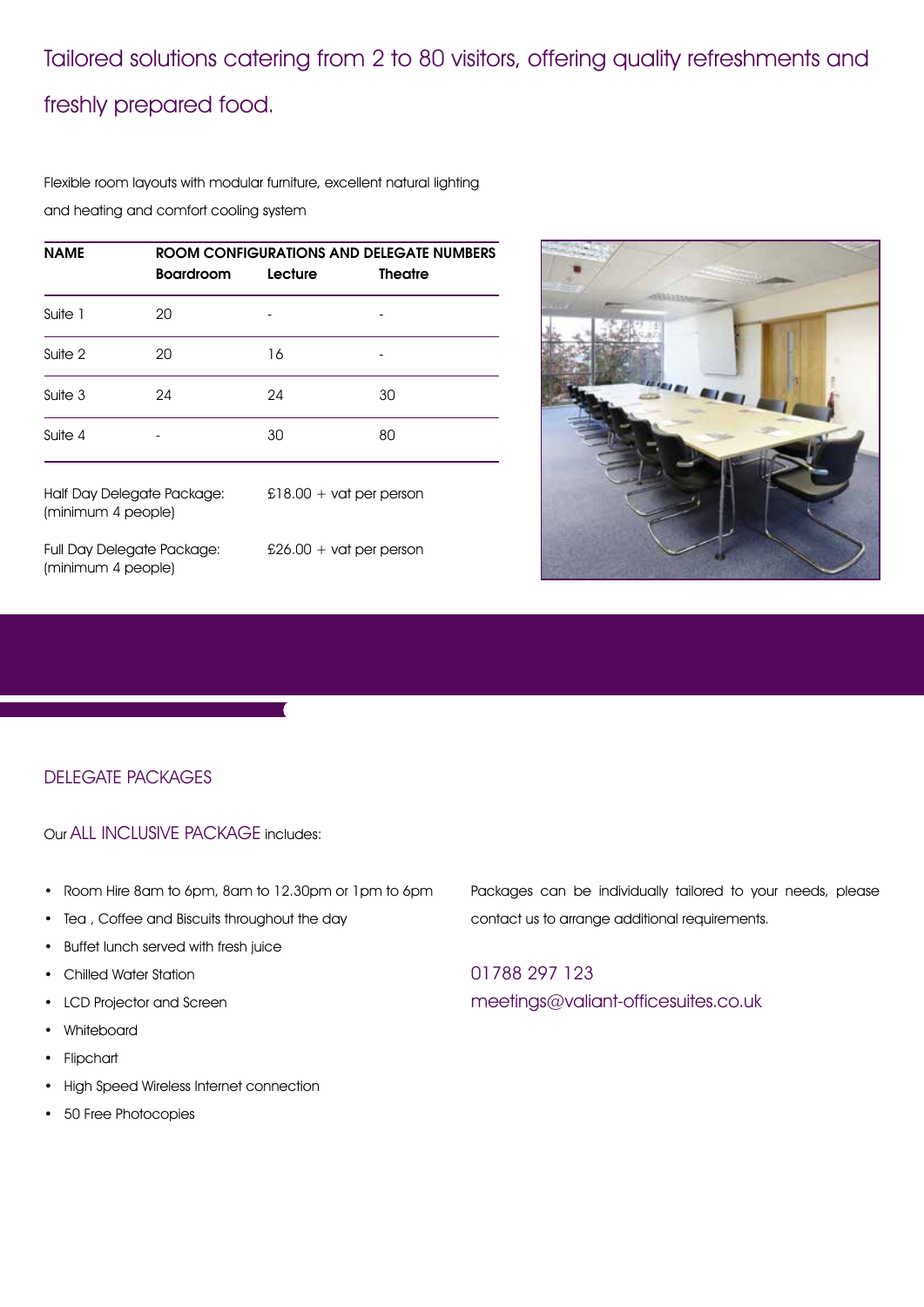Flexible conference and meeting room facilities that are easily accessible, simple to book and offers full reception, business support and concierge services along with ample on site parking for all of your guests and delegates.







#### **FACILITIES**

- Easy to book, easy to use business space
- Reception with concierge services
- • Full business support services
- • IT and Telecom facilities with free wi-fi
- Individual heated/comfort cooled suites
- Ample secure on site parking
- Rugby Town Centre 7 minutes
- Rugby Railway Station 7 minutes
- M6 Jctn 1 4 minutes
- Partnerships with local taxi firms / chauffeur services

Valiant Office Suites have a number of meeting and conference suites that can accommodate between 2 and 80 people, with flexible layouts from small meeting rooms to large training facilities, each suite is fully equipped with presentation, IT and telecom facilities.

Flexible packages are offered to suit all requirements from room hire to delegate rates. Guests are greeted at the main reception by our dedicated support team who are on hand throughout the day to ensure your guests enjoy their visit.